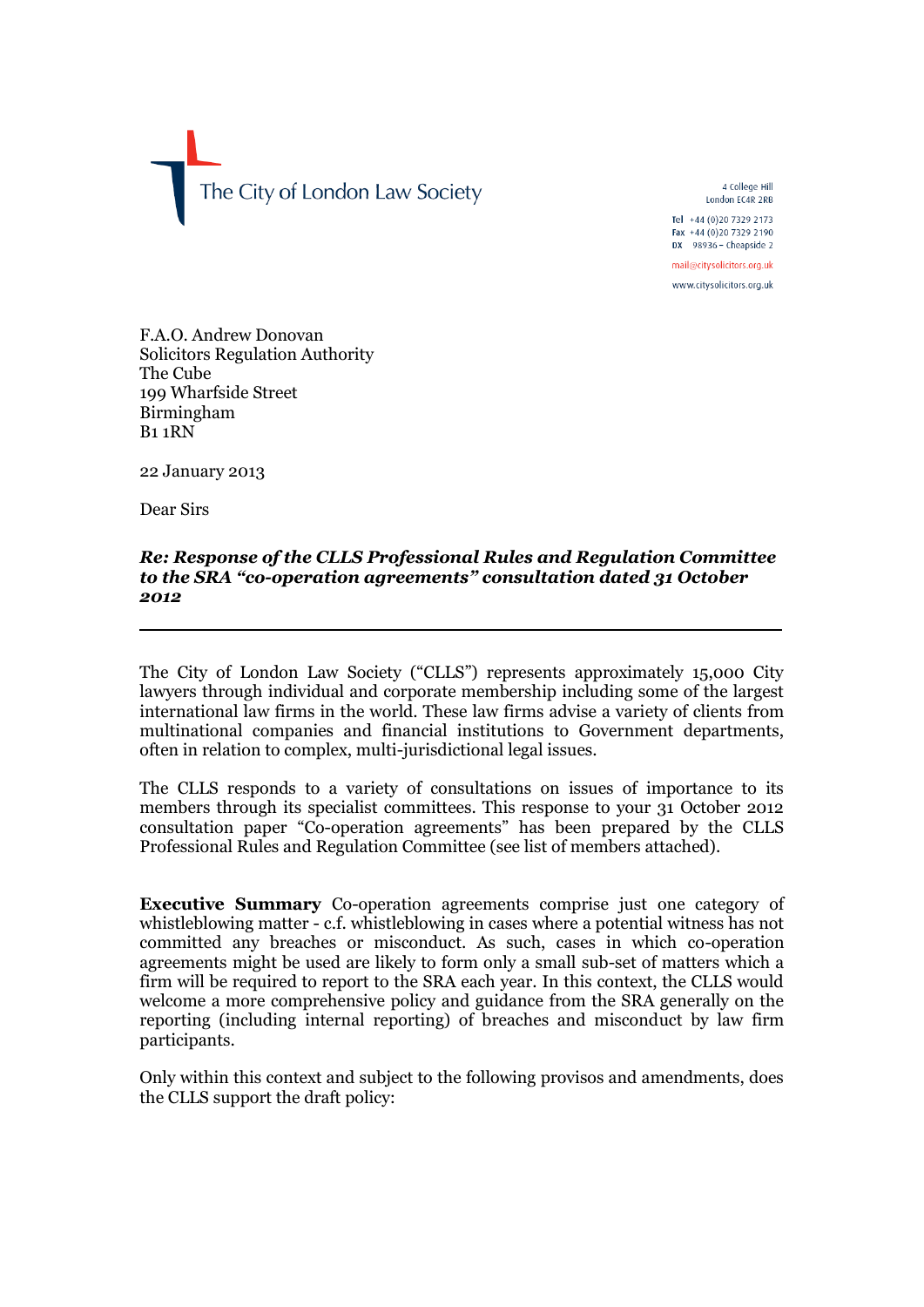- 1. The policy should be constructively aligned with and should not contradict or undermine the recently introduced recording and reporting requirements under the new COLP / COFA regime;
- 2. For this reason, the default procedure for a potential witness seeking to cooperate with the SRA should initially be to report the matter(s) of concern to the COLP / COFA in their firm;
- 3. The COLP / COFA would then be obliged to report promptly to the SRA any such matters reported to them which constituted serious misconduct and serious or other material compliance failures – where a COLP/COFA makes such a report to the SRA based on a report from a potential witness, it should fulfil any individual obligation of the potential witness to report a matter to the SRA themselves;
- 4. It must be for the potential witness and the COLP/COFA to decide individually whether matters of concern amount to issues which they are respectively obliged to report to the SRA<sup>1</sup>. However, a COLP/COFA would not be obliged to agree with the potential witness' view of whether and/or why matters of concern should be reported to the SRA<sup>2</sup>;
- 5. If a potential witness reported a matter of concern to a COLP / COFA, which was then reported on to the SRA by the COLP/COFA, the potential witness should expect the same degree of leniency from the SRA as they could have expected if they had made materially the same report directly;
- 6. There should be alternative reporting provisions in the draft policy for circumstances in which: (a) the matter of concern involves the COLP / COFA; or (b) the COLP / COFA decides not to report the matter on to the SRA. In case (a) there should be a provision for a potential witness to report to another member of the firm's senior management, e.g. the senior or managing partner. Alternatively, in both cases (a) and (b), a potential witness could report a matter of concern directly to the SRA;
- 7. There should be clearer guidance both in the draft policy and from the SRA generally about reporting requirements - in particular, the SRA should use internally consistent terms to describe the types of matter to be reported.

The main grounds for our provisos and amendments are that:

- (a) Our proposed procedure follows the well-established precedent of reporting to a Nominated Officer under the Proceeds of Crime Act 2002;
- (b) The positions and authority of COLP / COFA will be undermined, particularly in larger recognised bodies, if the SRA themselves appear not to support the use of internal COLP / COFA reporting structures so shortly after the new regime has become effective;

**<sup>.</sup>** <sup>1</sup>There may be circumstances in which the COLP/COFA decides that they are unable / it is inappropriate to share with the potential witness the thinking behind their decision to report or not. The potential witness may be in the same position vis-à-vis the COLP/COFA.

<sup>&</sup>lt;sup>2</sup> There may be circumstances in which the COLP/COFA decides that a matter of concern need not be reported to the SRA. In such circumstances, a COLP/COFA would inform a potential witness that they would not be reporting a matter (but not necessarily why) and confirm that the potential witness is free to make a report to the SRA themselves, subject to reminding them of any other relevant rights and duties, e.g. confidentiality and privilege.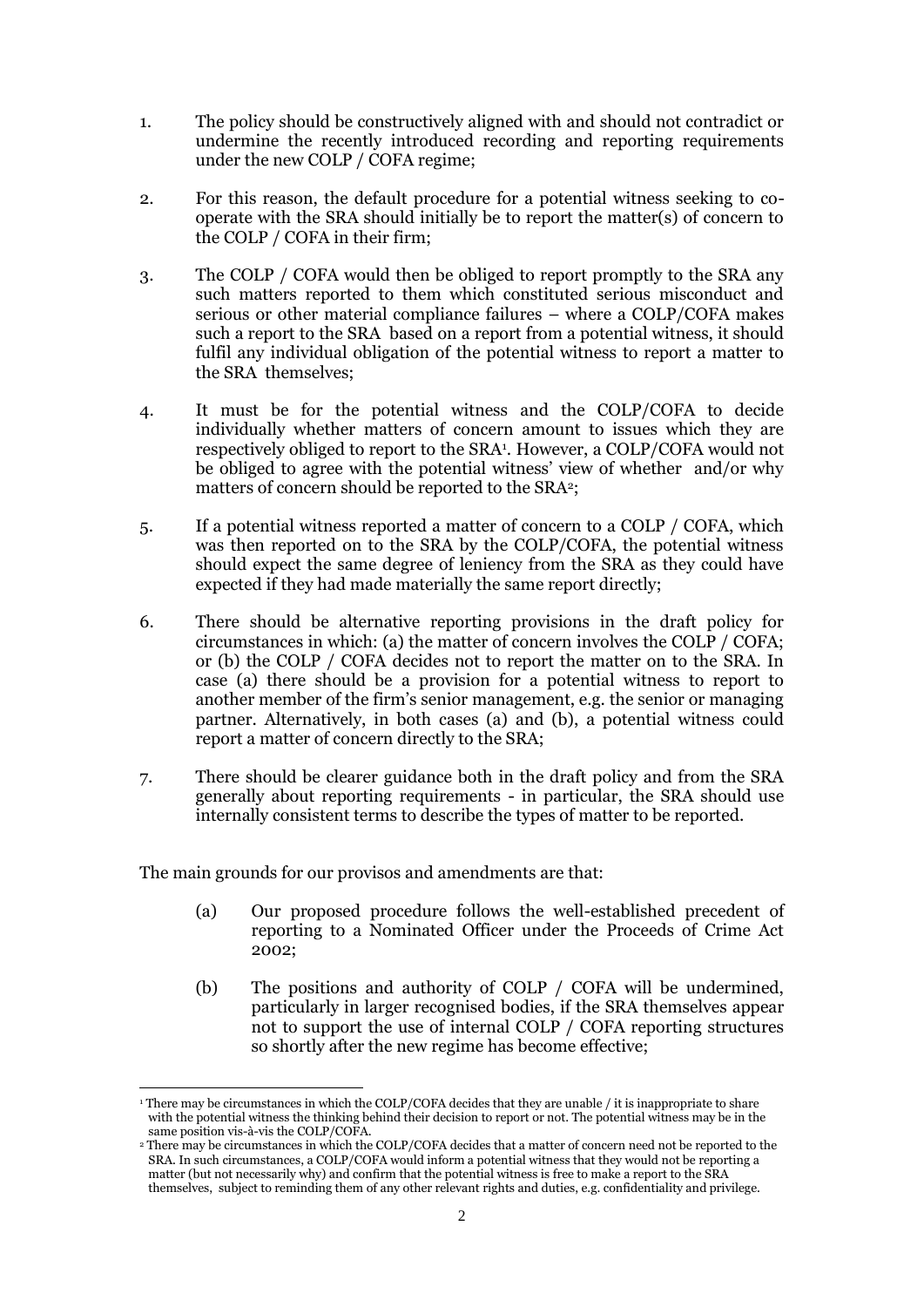- (c) With direct reporting to the SRA, we have serious concerns that COLPs and COFAs will not come to have sight of matters which potential witnesses report directly to the SRA and in connection with which they / their firm have concurrent obligations to other authorities, regulators, clients and third parties, as well as meaning they may not be placed to act swiftly to preserve relevant evidence of wrongdoing;
- (d) Direct reporting to the SRA by potential witnesses may involve both mis-reporting and over-reporting to the SRA; and
- (e) The best interests of clients will not be met if, as part of a direct report to the SRA, a potential witness discloses information which is privileged, or confidential to a client or which includes their personal data – those outcomes are less likely to occur if a report is made indirectly to the SRA via a COLP / COFA, who are experienced in calling and managing privilege and confidentiality issues

We set out our grounds in more detail below, in the responses to the specific consultation questions.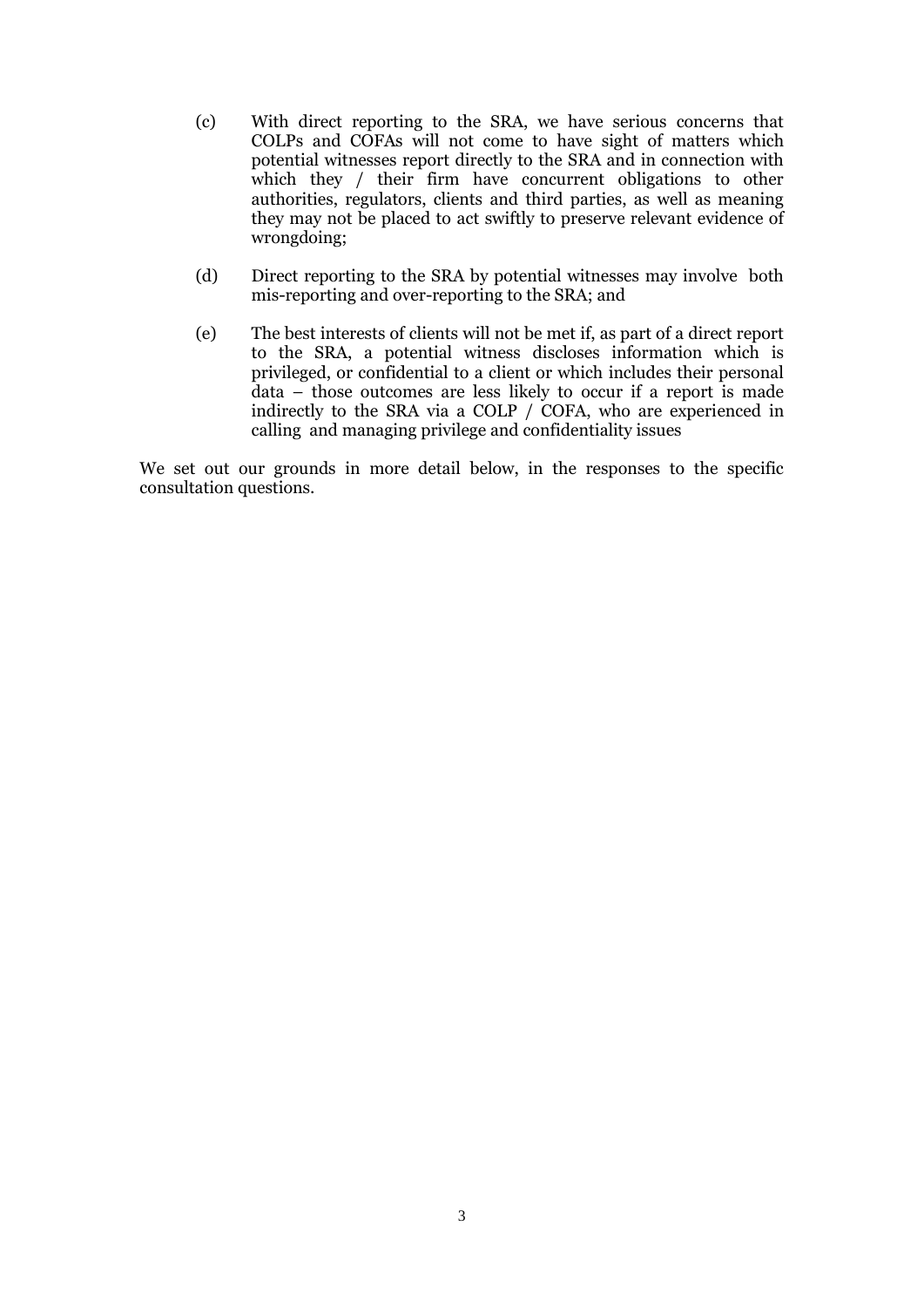## **Answers to the consultation questions**

## 1. **Question 1 - Do you feel that the SRA should develop a policy on reaching agreements with co-operating witnesses?**

Only in the context of producing a comprehensive policy and clearer guidance on general reporting obligations (including internal reporting) of which the co-operation agreement policy would form part. More particularly, the CLLS is concerned that while:

- (a) Rule 8.5 (c) (ii) and (e) (iii) of the SRA Authorisation Rules 2011 sets out the COLP's and COFA's obligations to report to the SRA; and
- (b) Outcomes (10.3) and (10.4) set out the obligations on regulated individuals to report to the SRA serious financial difficulty; action taken against them by another regulator; serious failures to comply with the requirements of the Handbook; and serious misconduct by any authorised person or employee, manager or owner of a firm,

there is no regulatory requirement on individuals within a firm to make reports to the COLP and COFA about the same issues. As we explain in more detail in our answer to Question 3 below, this potentially causes adverse consequences both for the firms and for the individuals concerned.

The CLLS recognises that, when used in appropriate circumstances (e.g. where the public interest of securing information outweighs other ethical concerns), immunity and leniency schemes can operate to the mutual benefit of the public, the regulators which operate them and to the relevant regulated community.

It is clear from paragraph 8 of the consultation paper that, at present, in the context of the current legal services market, the SRA only anticipates that its proposed cooperation policy will be helpful in a handful of serious cases each year. The corollary of this observation is that, in the vast majority of cases in which serious failures or misconduct must be disclosed to the SRA, co-operation agreements will not be relevant and there is no reason why failure and misconduct reporting should not be managed via a firm's COLP or COFA.

If the proposed co-operation policy is not set in the context of a more comprehensive statement about reporting obligations generally (including internal reporting), the CLLS is concerned that the focus on direct self-reporting to the SRA, without mentioning the need to involve the COLP/COFA in a relevant firm will undermine the intended purpose of Rule 8.5 of the Authorisation Rules and, as a consequence, may have adverse consequences in many more than a handful of cases. We deal with this issue in more detail in our answer to Question 3 below.

#### 2. **Question 2 - Do you agree that there could be significant benefits in implementing a co-operation agreements policy? Do you feel that there are any objectives which have not been included in the policy which should be?**

The CLLS recognises and agrees that:

(a) in appropriate cases the potential impact of early discovery of serious regulatory issues in terms of protecting the public interest and increasing SRA efficiency in any one case could be significant; and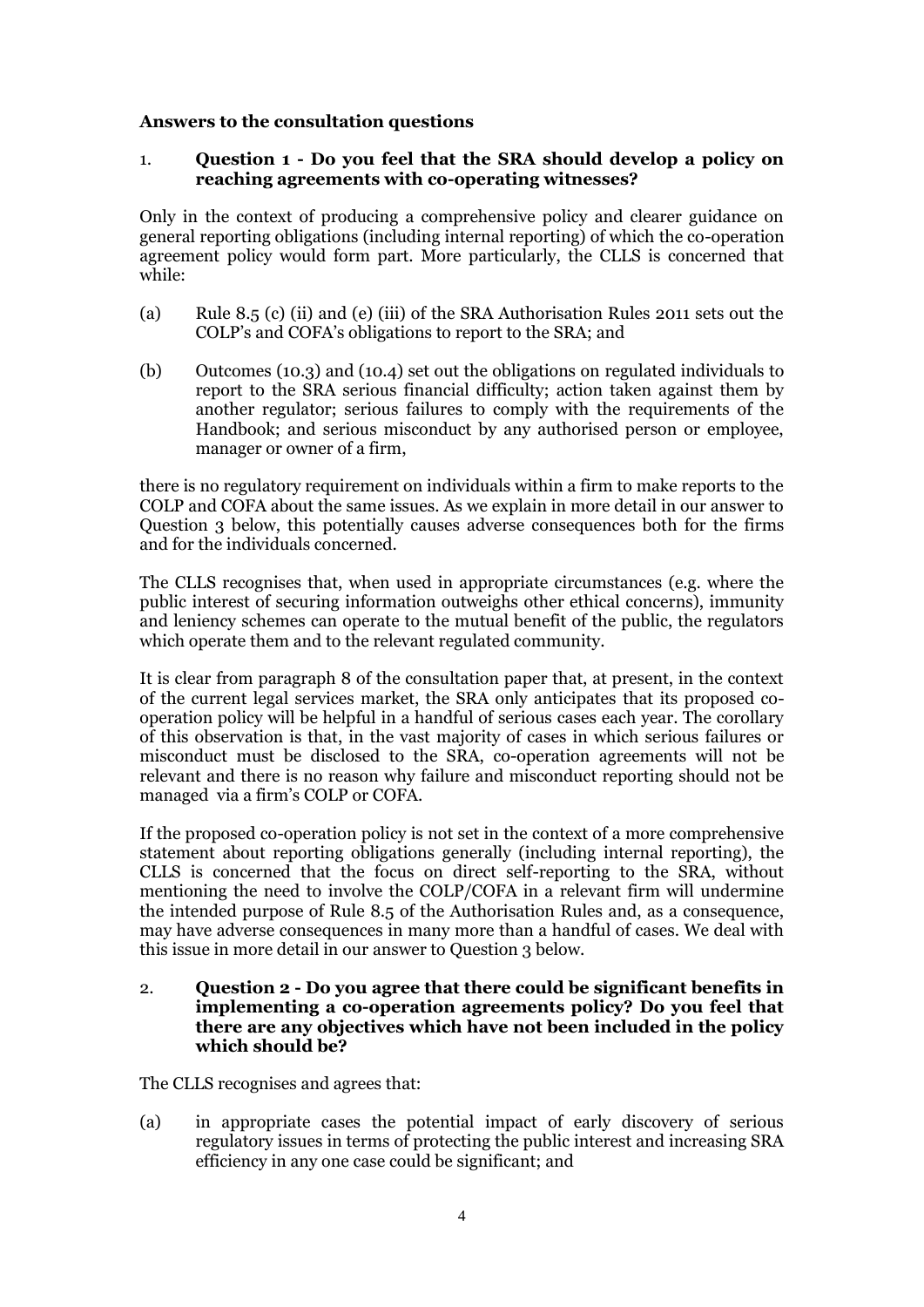(b) a policy clarifying how the SRA deals with the regulatory position of a cooperating witness could increase the likelihood of reports about serious wrongdoing and misconduct being made.

However, in the majority of such cases, none of the above beneficial outcomes is lost by the potential witness channelling his/her report via the firm's COLP/ COFA. The CLLS is concerned that in its present form the proposed policy is not clear or transparent enough and could result in an increase in the number of inappropriate or immaterial issues being reported to the SRA with a resulting waste of investigating resource and reduction in SRA efficiency.

A matter of particular concern is the internally inconsistent phrases used in connection with reporting obligations both within the consultation paper and in the SRA Handbook itself – see the confusingly diverse range of phrases used in Annex 1 attached

## 3. **Question 3 - Do you agree with our views as to the main risks and challenges posed by such an approach? Are there other issues which you feel should be considered?**

With regard to risks and challenges, the CLLS's primary concerns with the proposed policy are that:

- (a) it is not set in the context of a more comprehensive statement about reporting obligations generally (including internal reporting) and, as a consequence, the proposed focus on direct self-reporting to the SRA may have adverse consequences (see further below);
- (b) it is likely to encourage false or inappropriate reporting in some circumstances, for example as a tactic deployed by disgruntled employees in employment disputes with a firm (see paragraph 15 (c) of the consultation paper concerning the reliability of evidence);
- (c) no account is apparently taken of the requirements of and interactions with other agencies (e.g. police, Serious Organised Crime Agency, and insurers) which may also have concurrent jurisdiction over / an interest in a matter in addition to the SRA; and
- (d) no account is apparently taken of the matters identified in the SRA's previously published guidance to Rule 20.06 of the Solicitors' Code of Conduct 20071 which drew attention to risks and issues to consider when deciding whether to make a direct report to the SRA about serious misconduct or serious financial difficulty.

**Potential adverse consequences** – the direct self-reporting of matters to the SRA which an individual suspects amount to serious misconduct or serious breaches of Handbook requirements carries with it a number of possible pitfalls for the individual and for the firm concerned. For example, such self-reporting might lead to the unintended commission of criminal offences, breaches of regulatory requirements or result in civil liability.

More particularly, we are concerned that in its current form the proposed policy could: lead to individuals overlooking money laundering reporting requirements; encourage false or inappropriate reporting; result in the unintentional dissemination

 $\overline{a}$ 

<sup>1</sup> see paragraphs 33 to 39 of the June 2009 edition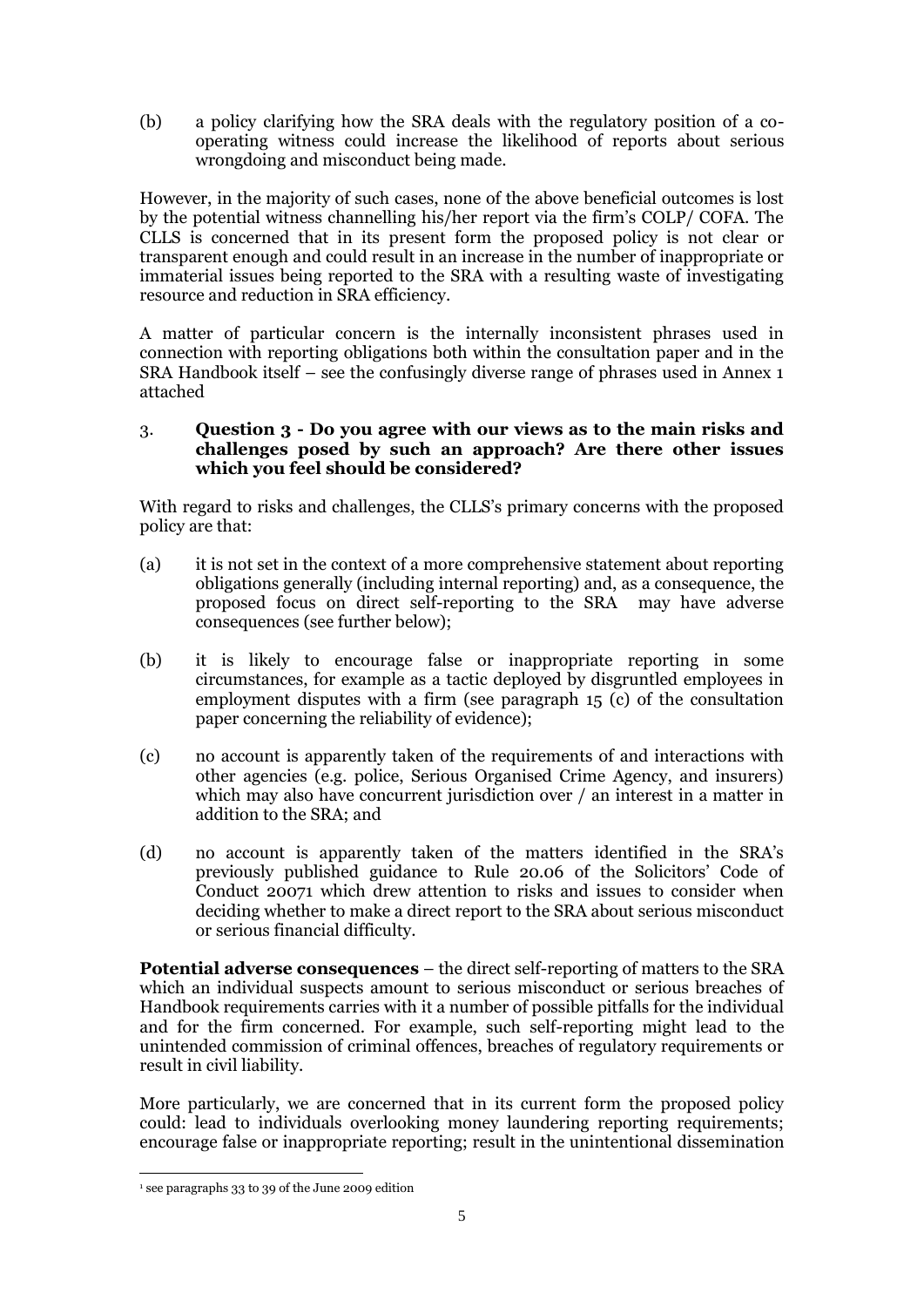of privileged information or the disclosure of confidential information without a client's consent; and possibly lead to firms failing to meet their obligations to insurers with potentially serious financial consequences. We believe that incidences of this nature are more likely to be avoided or reduced if the initial expectation is that (except in unusual circumstances) all matters which potentially involve serious breaches or misconduct are to be reported to a firm's COLP or COFA (see further below in connection with paragraph  $15(g)$  of the consultation paper).

**Paragraph 15(d)** - as the case of *R* **v Dougall** illustrates, there can be a number of difficult questions to consider when weighing the balance between various public interest issues and the use of leniency in dealing with wrongdoers. For this reason, we believe that decisions under the proposed policy should be reserved to the most senior decision makers within the SRA. This does not currently appear to be the case in relation to regulatory settlement agreements<sup>2</sup> .

**Paragraph 15(g)** of the consultation paper refers to the consistent maintenance of compliance. In the CLLS' view, this ought to mean that, except in unusual circumstances, any matter involving serious breaches or serious misconduct in a firm about which an individual has concerns should be reported in the first instance to the COLP or COFA. The COLP or COFA are likely to be in the best position of any individual within a firm to decide whether a report is of a kind which requires prompt escalation to the SRA or the involvement of other parties or agencies. The COLP and COFA are also likely to be in a better position to identify issues of privilege, confidentiality and data protection and to take steps to safeguard such information and to act to protect the available evidence (possibly e.g. via a prompt suspension of the alleged wrongdoer and the subject of the direct report, who may otherwise be placed to destroy self incriminating evidence). Of course, if a COLP or COFA were themselves objects of suspicion or they decline to escalate a matter reported to them (see our comments above at paragraphs 4 and 6 of the Executive Summary), we accept that alternative approaches would be required. However, for the reasons already stated in relation to potential adverse consequences, we consider that the first alternative to reporting concerns to the COLP or COFA should be for an individual to make a report to a firm's managing or senior partner. Where that alternative is exhausted or the individuals concerned are objects of suspicion, the matter should be the subject of a direct report to the SRA.

Based on the experience of our member firms which have made reports of serious misconduct to the SRA in recent years, we also have concerns about how the SRA would handle self-reports made by individuals in a firm. Our concerns relate both to the time the SRA has taken to make substantive responses to reports of serious misconduct (in the past this has often taken a number of weeks without any explanation being given to the "reporter" of what was happening in the meantime) and also to the nature and means of further communication with a reporting individual. As regards the first point, any significant delays by the SRA in responding to a direct self-report which was unknown to the COLP or COFA in a firm (or in contacting the COLP or COFA to alert them to the situation) would potentially exacerbate each of the adverse consequences identified above. To illustrate the second point, a secretary in one of our member firms received a call from a SOCA employee in response to a suspicious activity report by the firm's Nominated Officer. The SOCA employee left a message with the secretary to pass to the Nominated Officer. The message clearly identified the highly sensitive subject matter of the report and had potential to lead to the commission of a tipping-off offence. With such

**<sup>.</sup>** <sup>2</sup> We note that under item 69 of the SRA's Schedule of Delegations (4 July 2012), Technical Advisers and the

Operations Manager are authorised to make regulatory settlement agreements in addition to Executive Directors and Heads of Legal and Enforcement and Legal Policy and Advice.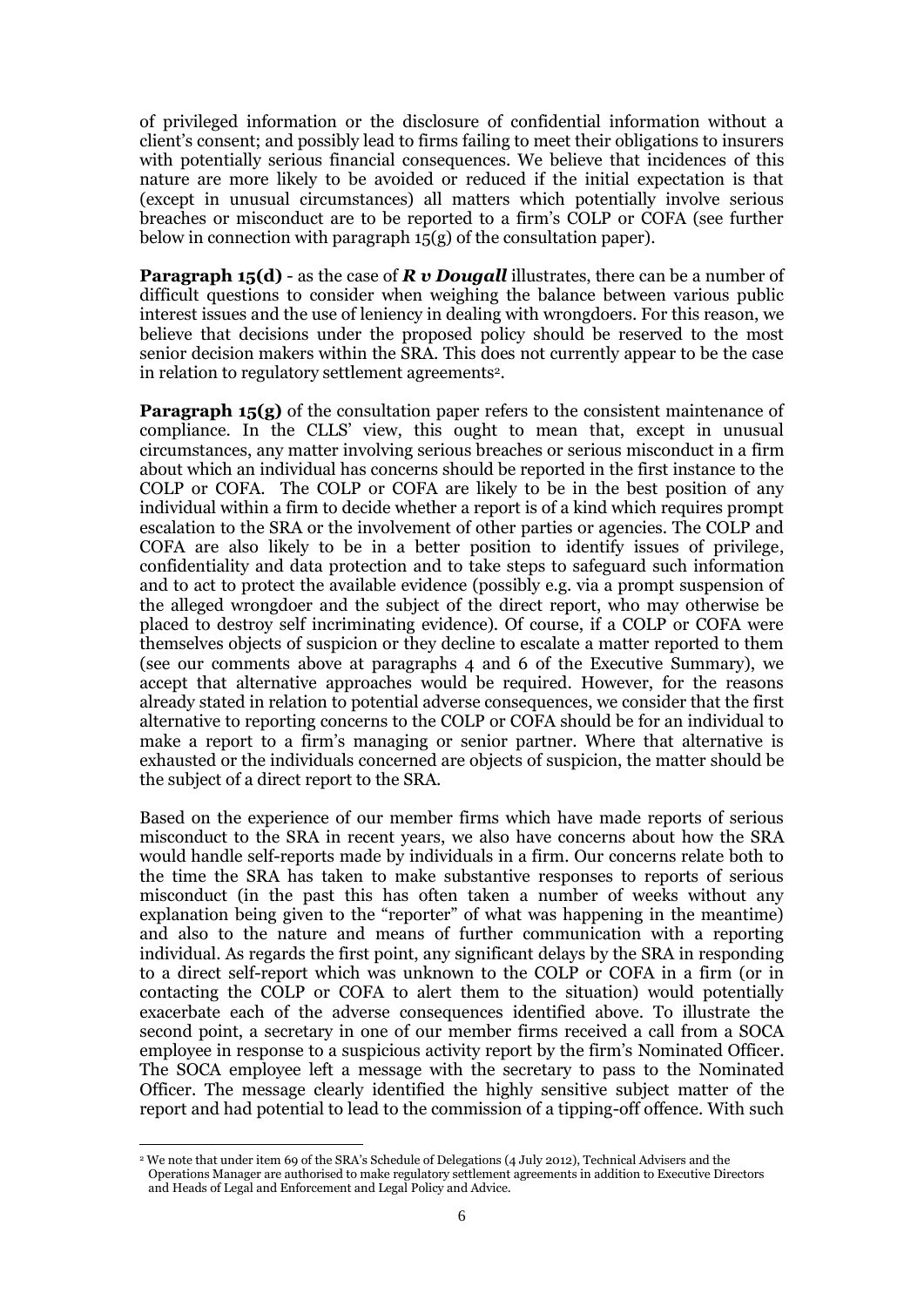examples in mind, we consider there are risks that reporting "witnesses" may be unintentionally identified within their firms unless appropriate safeguards are adopted by both the SRA and an individual self-reporter. Once more, this risk is less likely to crystallise if reports are handled by COLPs and COFAs.

4. **Question 4 - Do you feel that the steps proposed to minimise the risks posed by such an approach are sufficient and appropriate? Are there any other safeguards which you feel should be included, such as excluding very serious conduct from the scope of the policy?**

**Paragraph 18 of the consultation paper – it is not clear enough when co**operation agreements should be used. For example, the consultation paper variously refers to *"very serious wrongdoing"* (paragraph 3); *"serious misconduct"* (paragraph 4); *"any wrongdoing"* (paragraph 7) and the interchange of key phrases is repeated in the draft policy itself – paragraph 2 refers to *"serious misconduct", "wrongdoing"* and *"serious regulatory difficulty"*. We envisage that, without a clearer and more consistent definition of the type of behaviour on which the policy is intended to bite, there is likely to be confusion and the possibility of over-reporting and mis-reporting (see our previous answer to Question2 above and Annex 1 below).

As stated above in relation to Question 3, the draft policy should refer to the need to make an initial report to the firm's COLP / COFA, other than in circumstances which involve suspected wrong-doing (of requisite seriousness – see above) on the part of the COLP/COFA.

Given the potential we see for false reporting (see our response to Question 3 above), we suggest that a general statement is made in a preamble or early section of the draft policy about the consequence of misleading the SRA in addition to the statement currently made in paragraph 12.

**Paragraph 19 of the consultation paper –** we agree that certain conduct should be excluded from the scope of the policy and note that other provisions of the consultation paper / draft policy already appear to give effect to this proposal  $-e.g.$ failure to act in good faith and to provide full and frank disclosure; misleading the SRA; failure to return benefits received as a result of misconduct. Given the very wide scope and number of actions / omissions which would fall within the definition, we believe that it is unlikely to be helpful to use *"alleged criminal behaviour"* as the basis for excluding a potential witness from the scope of the policy. For instance, this definition would appear to cover a range of activity from the most serious offences involving manslaughter or serious bodily harm through to the most minor, such as using a television without a TV licence.

Taking account of these issues, we would welcome an express statement that alleged criminal behaviour involving dishonesty as well as by anyone who could be seen to be the "driving force" behind the misconduct in question is likely to exclude a witness from the scope of the policy.

## 5. **Question 5 - Do you agree with the content of the draft policy and the proposed process for dealing with such matters? Do you feel that this could be improved in any particular way?**

**General** - we suggest that: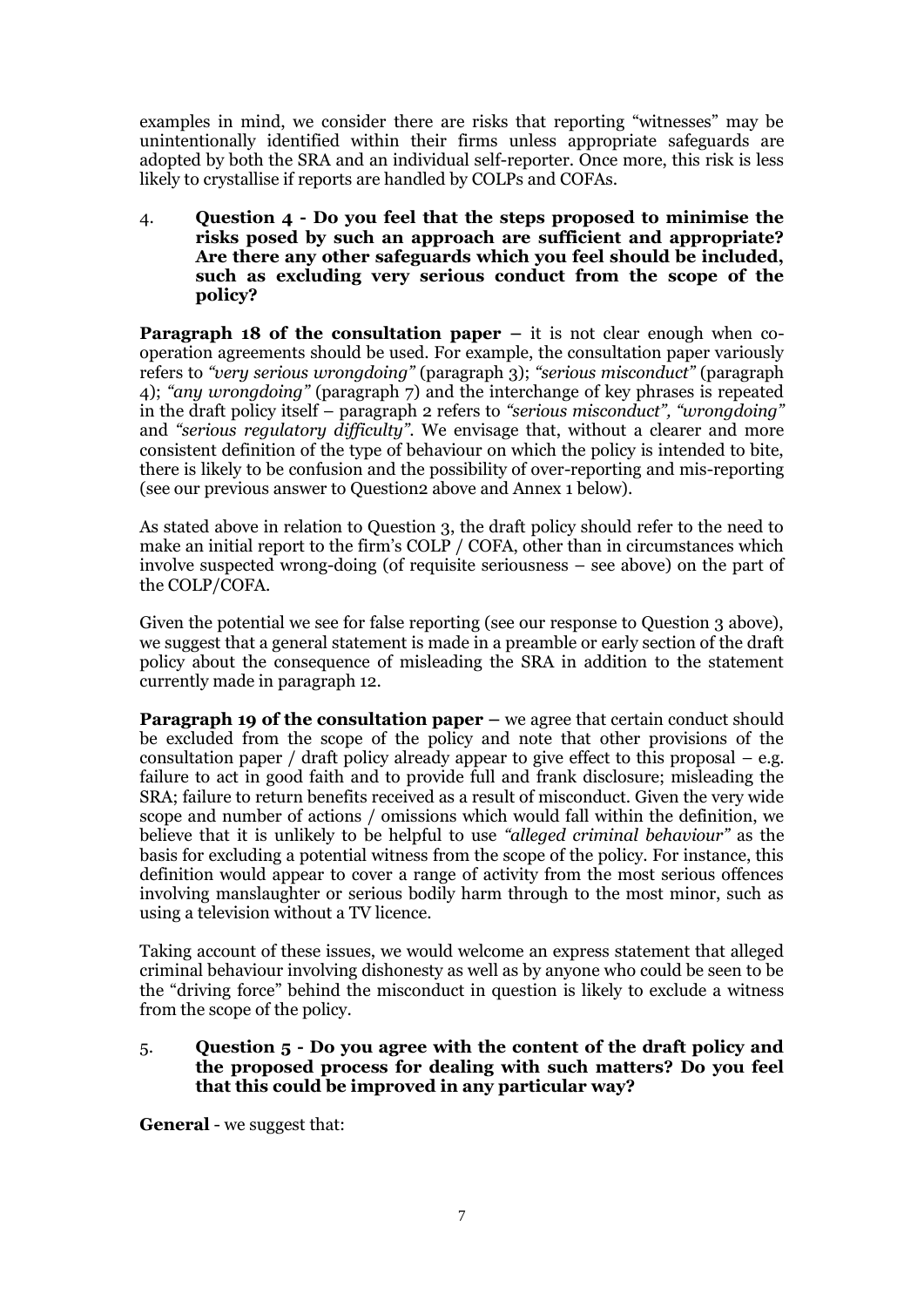- (a) a wider policy is written to cover reporting obligations in general (including internal reporting) and not just in relating to cases in which potential witnesses may require protection (see our answer to Question 1 above); and
- (b) to avoid inconsistencies and potential misunderstandings, a choice is made about the appropriate words and phrases to use in the draft policy as between "serious misconduct", "wrongdoing" and "serious regulatory difficulty".

**About this policy** – we suggest a general reference is made in this section to the consequences of intentional misuse of the policy.

**Recognition of mitigating factors –** we recommend that a warning or notice is given in the draft policy that mitigating factors which might have an impact on a regulatory decision by the SRA do not necessarily have the same effect in connection with the penalty / sanction decisions which lie with another court or another agency<sup>3</sup>.

**Paragraph 8 of the draft policy** – as drafted, purpose of this paragraph is unclear. The second sentence and reference to Outcomes (10.3) and (10.4) appear to pull in opposite directions. We suggest that a better measure for applying substantial mitigation would be the likelihood that the behaviour of concern would not have been discovered (or substantive evidence of it would not have been obtained) without the disclosure (which will typically occur via a first stage report to the COLP/COFA)

6. **Question 6 - Do you envisage any particular section of the public or a group of stakeholders being placed at a disadvantage by the policy or the implementation of the policy? If so, do you feel that there are any steps or adjustments which can be reasonably be taken to minimise any impact?**

Without the changes recommended above, we consider that there are potential risks to and disadvantages for clients, the potential witnesses intending to enter into cooperation agreements, firms, other investigating agencies and insurers – see our answers to Question  $1 - 3$  above. The recommendations we make above take account of the potential risks and disadvantages we have identified.

Yours sincerely,

Alasdair Douglas Chair , CLLS

**<sup>.</sup>** <sup>3</sup> See the reference made to the Court of Appeal's comments in the judgment in *R v Dougall* [2010] in footnote 5 to the consultation paper.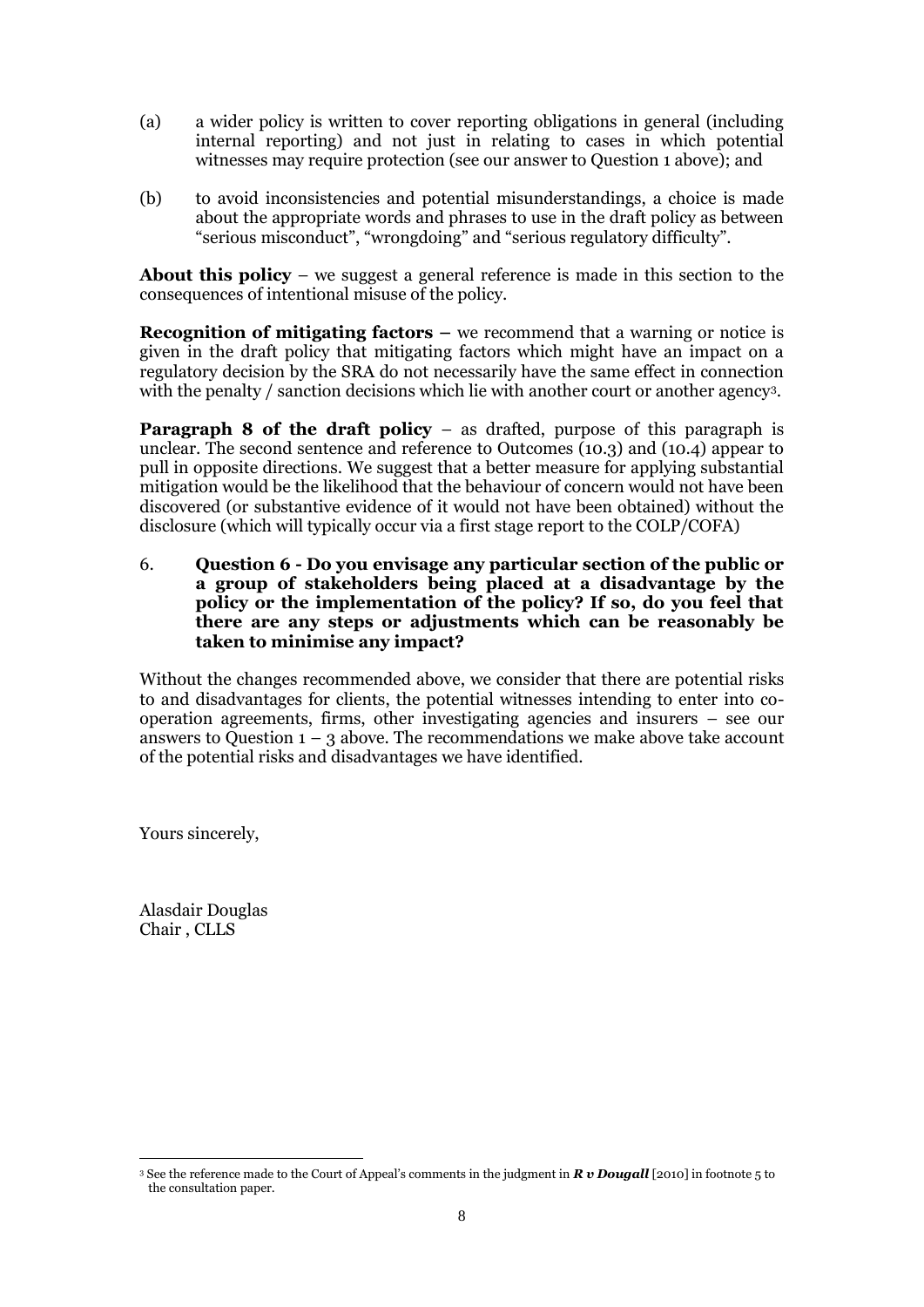# **ANNEX 1**

| <b>Consultation</b><br>Paper<br>Paragraph No | Relevant phrases used in the Consultation Paper                                                                                                        |
|----------------------------------------------|--------------------------------------------------------------------------------------------------------------------------------------------------------|
| Para 2                                       | Witness to and reports of misconduct                                                                                                                   |
| Para 4                                       | Serious wrongdoing; wrongdoing and serious misconduct                                                                                                  |
| Para 5                                       | Investigate and prosecute serious misconduct; aware<br>of<br>wrongdoing; serious regulatory difficulty; stop wrongdoing                                |
| Para 6                                       | Deter wrongdoing                                                                                                                                       |
| Para 7                                       | Wrongdoing                                                                                                                                             |
| Para 8                                       | A handful of serious cases; involved in some wrongdoing;<br>serious regulatory issues                                                                  |
| Para 11                                      | Very serious wrongdoing                                                                                                                                |
| Para $15(e)$ and $(f)$                       | Misconduct; involved in wrongdoing                                                                                                                     |
| Para 16                                      | Report serious misconduct                                                                                                                              |
| Para 20                                      | Parties involved in wrongdoing                                                                                                                         |
| Para 24                                      | Report serious misconduct                                                                                                                              |
| Annex 1, Para 1                              | Witnesses in serious cases                                                                                                                             |
| Annex 1, Para 2                              | misconduct; aware of wrongdoing;<br>serious<br>Prosecute<br>investigations into serious misconduct; involved in serious<br>misconduct; stop wrongdoing |
| Annex 1, Para 3                              | Involve very serious wrongdoing; proving the wrongdoing                                                                                                |
| Annex 1, Para 5                              | Can decide not to pursue misconduct                                                                                                                    |
| Annex 1, Para 6                              | Mitigates misconduct; involved in wrongdoing; in respect of<br>their own wrongdoing                                                                    |
| Annex 1, Para 7                              | (a) the alleged wrongdoing; (c) investigation of serious<br>misconduct; (d) alleged wrongdoing; (f) wrongdoing arising<br>from misconduct              |
| Annex 1, Para 8                              | Serious failure to comply; serious misconduct                                                                                                          |
| Annex 1, Para 12                             | Alleged wrongdoing; involvement in wrongdoing; original<br>wrongdoing or consequential misconduct                                                      |
| Annex 1, Para 13                             | Involvement in the wrongdoing                                                                                                                          |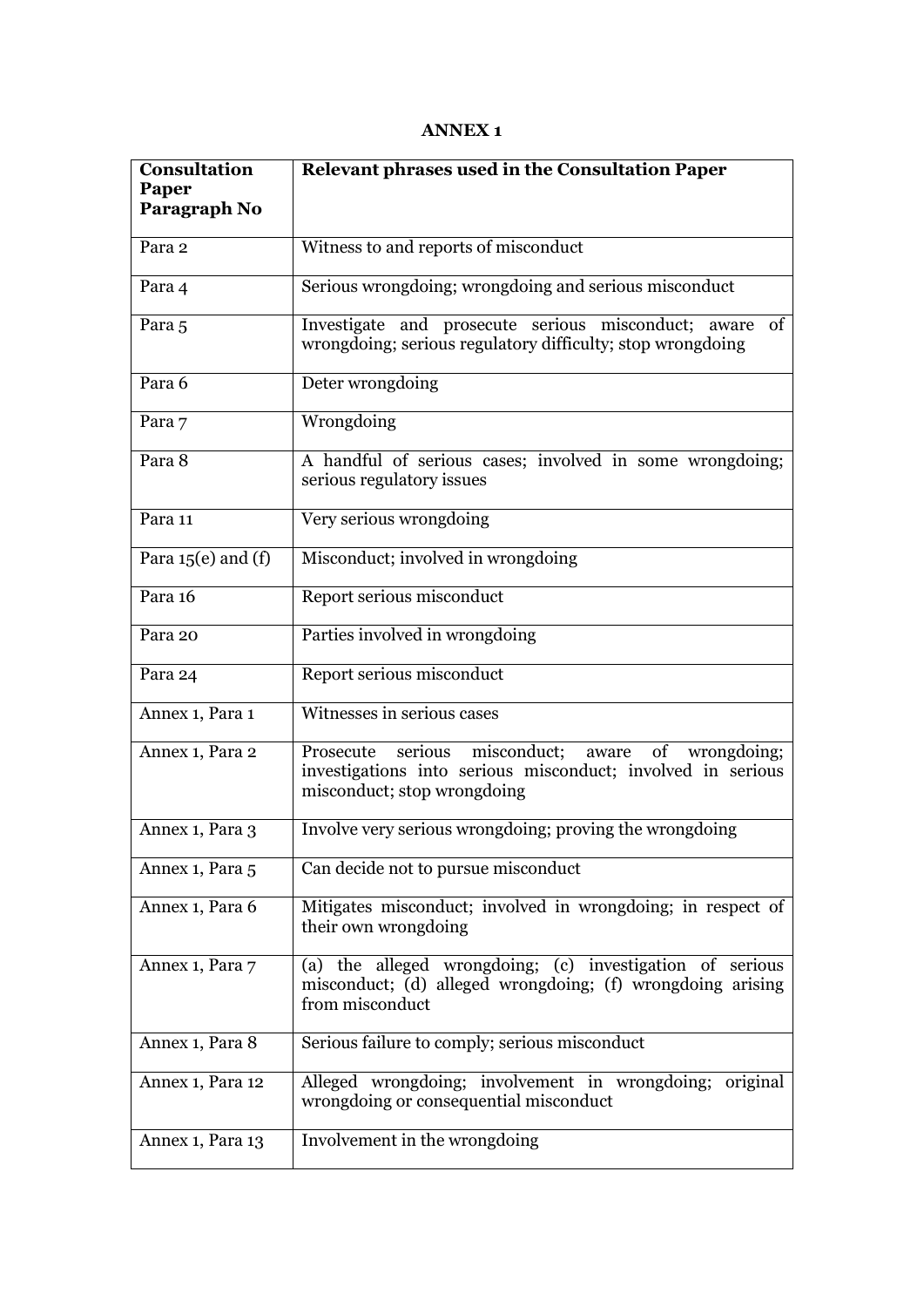| Annex 1, Para 15 | Full admission of any wrongdoing. |
|------------------|-----------------------------------|
|                  |                                   |

| <b>SRA Handbook</b>   | Relevant phrases used in the SRA Handbook 2011                   |
|-----------------------|------------------------------------------------------------------|
| reference             |                                                                  |
| O(10.3)               | Notify promptlyserious financial difficulty; serious failure to  |
|                       | comply                                                           |
| O(10.4)               | Reportpromptly, serious misconduct                               |
| Rule $8.5(c)$ (i) and | Record any failure to comply                                     |
| $(e)(ii)$ SRA         |                                                                  |
| Authorisation         |                                                                  |
| <b>Rules 2011</b>     |                                                                  |
| Rule $8.5(c)$ (ii)    | As soon as reasonably practicable, report to the SRA any failure |
| and (e)(iii) SRA      | so to comply                                                     |
| Authorisation         |                                                                  |
| <b>Rules 2011</b>     |                                                                  |

# © CITY OF LONDON LAW SOCIETY 2013

All rights reserved. This paper has been prepared as part of a consultation process. Its contents should not be taken as legal advice in relation to a particular situation or transaction.